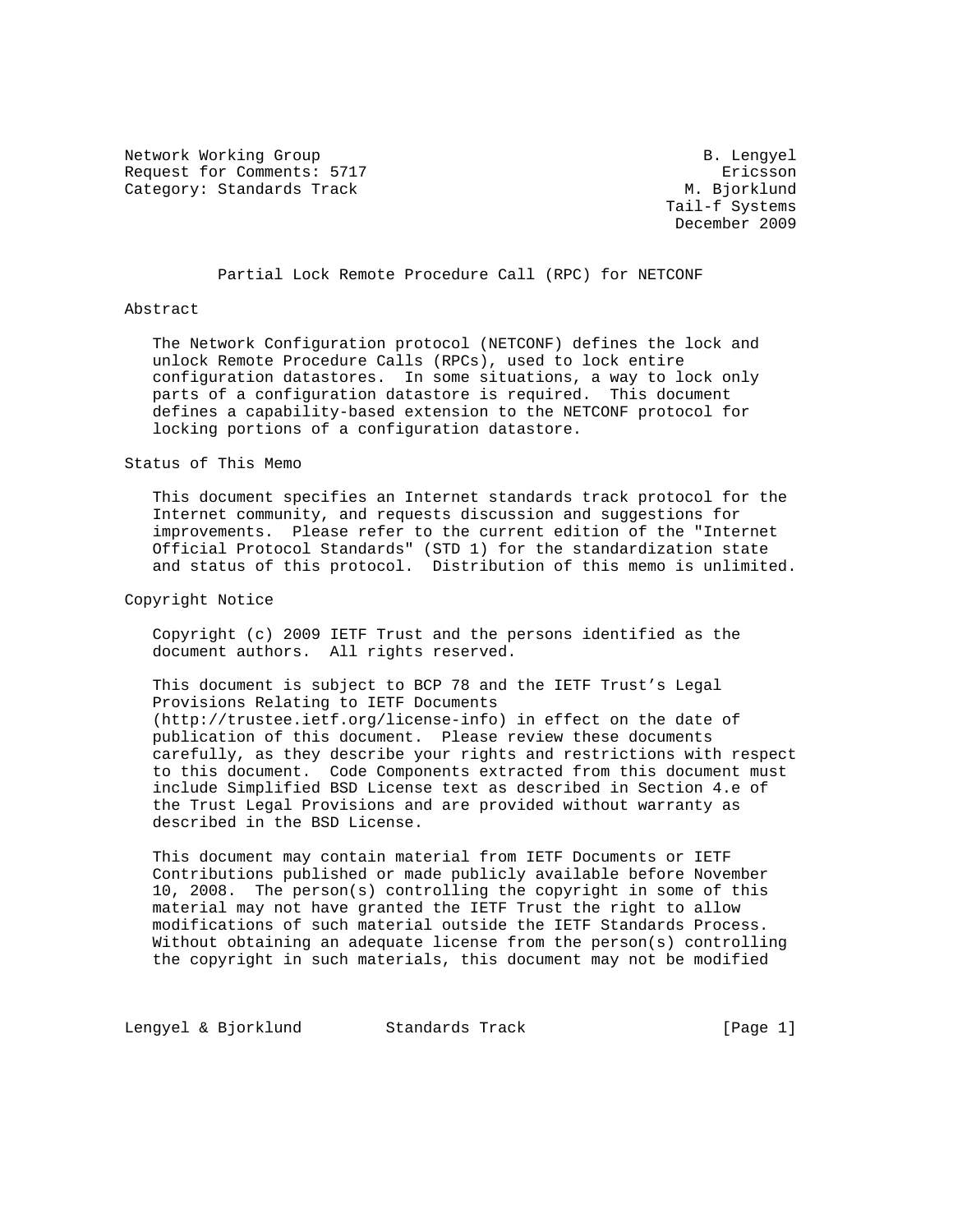outside the IETF Standards Process, and derivative works of it may not be created outside the IETF Standards Process, except to format it for publication as an RFC or to translate it into languages other than English.

Table of Contents

| 1.1.                                                           |  |  |  |  | 3 |
|----------------------------------------------------------------|--|--|--|--|---|
| 2. Partial Locking Capability 3                                |  |  |  |  |   |
| $2 \t1$                                                        |  |  |  |  | 3 |
| 2.1.1. Usage Scenarios 4                                       |  |  |  |  |   |
| 2.2.                                                           |  |  |  |  |   |
| 2.3. Capability Identifier 5                                   |  |  |  |  |   |
|                                                                |  |  |  |  |   |
|                                                                |  |  |  |  |   |
|                                                                |  |  |  |  |   |
| 2.5. Modifications to Existing Operations 10                   |  |  |  |  |   |
| 2.6. Interactions with Other Capabilities 11                   |  |  |  |  |   |
| 2.6.1. Candidate Configuration Capability 11                   |  |  |  |  |   |
| 2.6.2. Confirmed Commit Capability 11                          |  |  |  |  |   |
| 2.6.3. Distinct Startup Capability 11                          |  |  |  |  |   |
| Security Considerations 12<br>3.                               |  |  |  |  |   |
| $4$ .                                                          |  |  |  |  |   |
| 5.                                                             |  |  |  |  |   |
| რ.                                                             |  |  |  |  |   |
| Normative References 13<br>6.1.                                |  |  |  |  |   |
| 6.2. Informative References 13                                 |  |  |  |  |   |
| XML Schema for Partial Locking (Normative) 14<br>Appendix A.   |  |  |  |  |   |
| Appendix B. YANG Module for Partial Locking (Non-Normative) 17 |  |  |  |  |   |
| Appendix C. Usage Example - Reserving Nodes for Future         |  |  |  |  |   |
| Editing (Non-Normative) 19                                     |  |  |  |  |   |
|                                                                |  |  |  |  |   |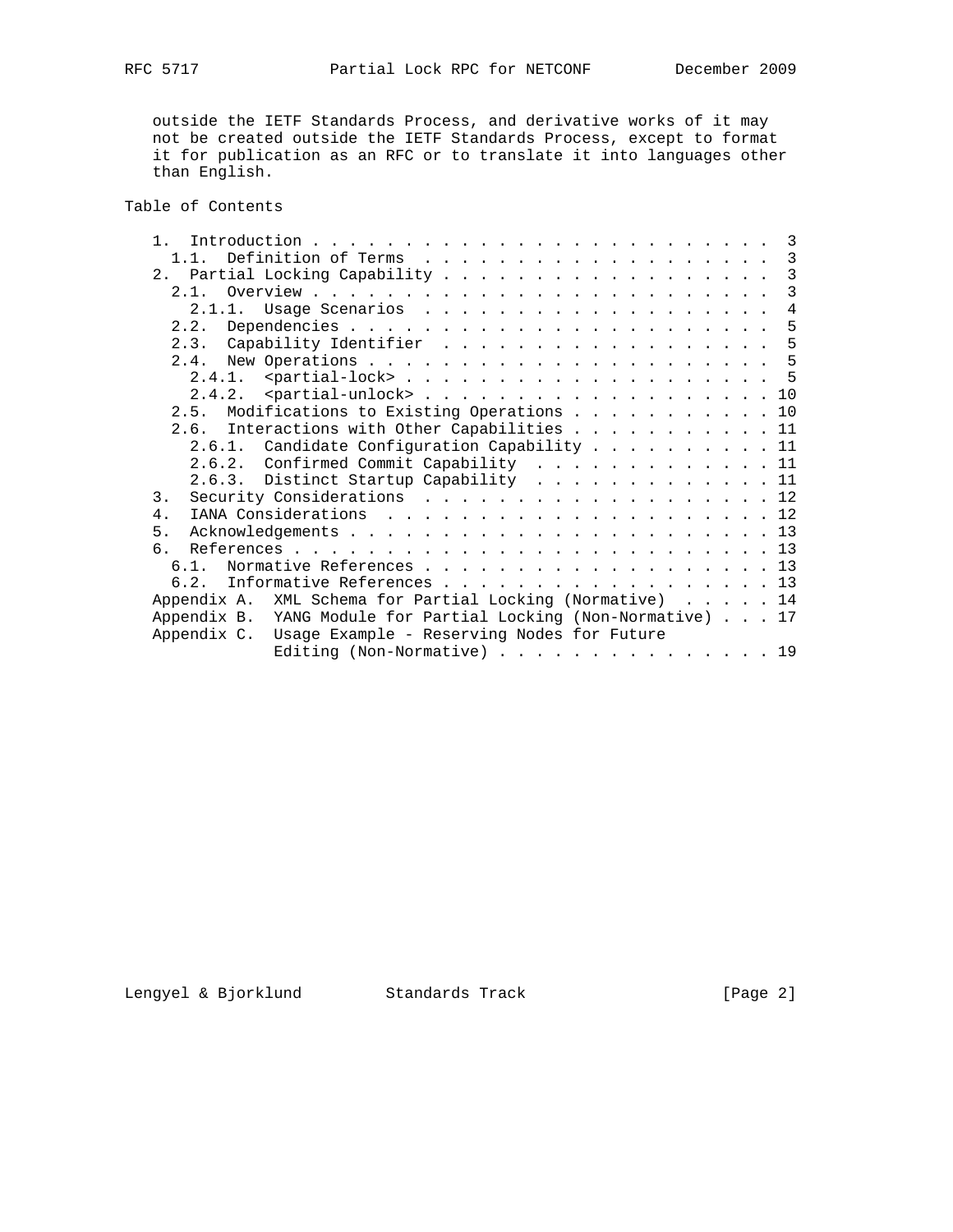# 1. Introduction

 The [NETCONF] protocol describes the lock and unlock operations that operate on entire configuration datastores. Often, multiple management sessions need to be able to modify the configuration of a managed device in parallel. In these cases, locking only parts of a configuration datastore is needed. This document defines a capability-based extension to the NETCONF protocol to support partial locking of the NETCONF running datastore using a mechanism based on the existing XPath filtering mechanisms.

## 1.1. Definition of Terms

 The key words "MUST", "MUST NOT", "REQUIRED", "SHALL", "SHALL NOT", "SHOULD", "SHOULD NOT", "RECOMMENDED", "NOT RECOMMENDED", "MAY", and "OPTIONAL" in this document are to be interpreted as described in BCP 14, [RFC2119].

Additionally, the following terms are defined:

- o Instance Identifier: an XPath expression identifying a specific node in the conceptual XML datastore. It contains an absolute path expression in abbreviated syntax, where predicates are used only to specify values for nodes defined as keys to distinguish multiple instances.
- o Scope of the lock: initially, the set of nodes returned by the XPath expressions in a successful partial-lock operation. The set might be modified if some of the nodes are deleted by the session owning the lock.
- o Protected area: the set of nodes that are protected from modification by the lock. This set consists of nodes in the scope of the lock and nodes in subtrees under them.
- 2. Partial Locking Capability

#### 2.1. Overview

 The :partial-lock capability indicates that the device supports the locking of its configuration with a more limited scope than a complete configuration datastore. The scope to be locked is specified by using restricted or full XPath expressions. Partial locking only affects configuration data and only the running datastore. The candidate or the start-up datastore are not affected.

Lengyel & Bjorklund Standards Track [Page 3]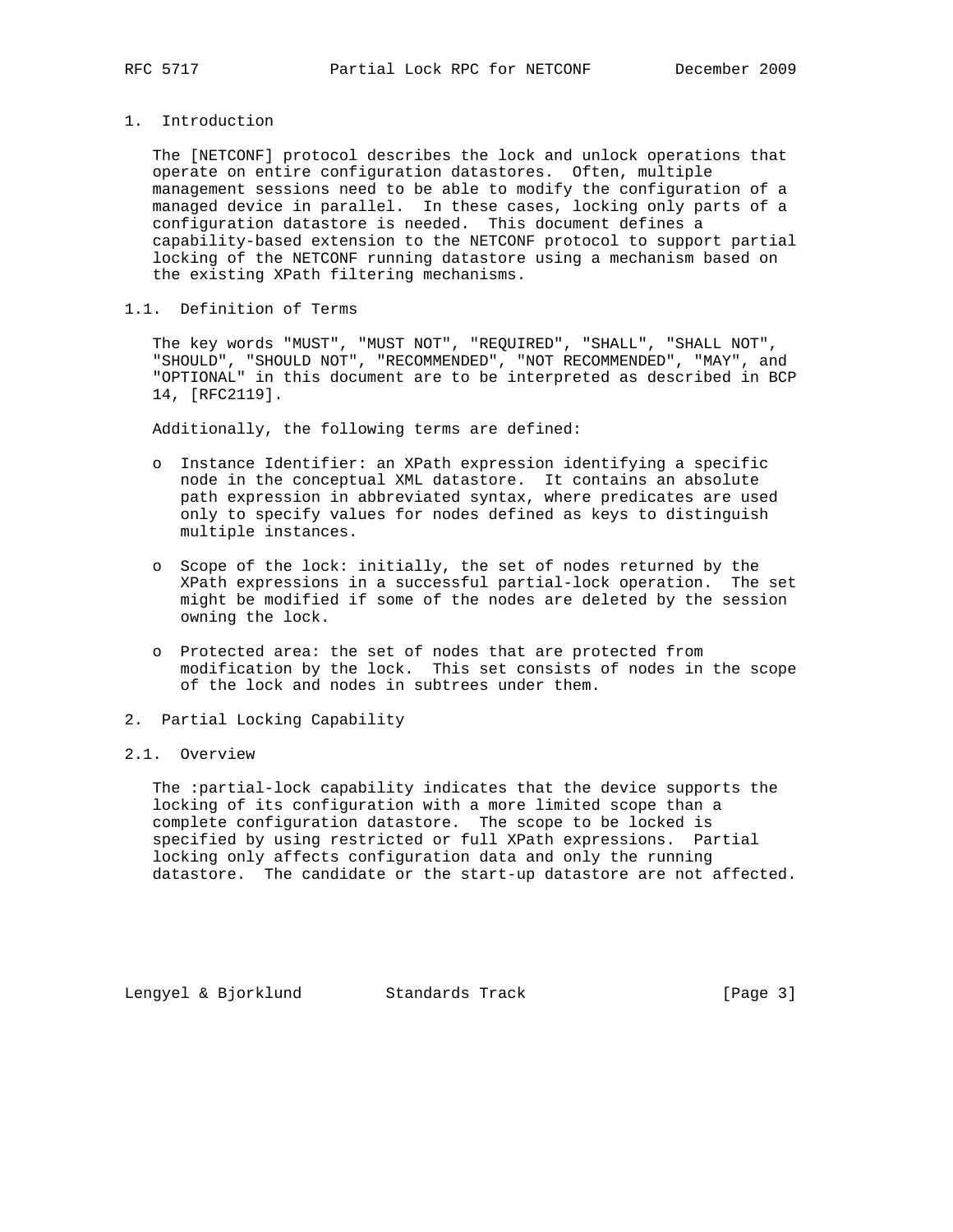The system MUST ensure that configuration resources covered by the lock are not modified by other NETCONF or non-NETCONF management operations such as Simple Network Management Protocol (SNMP) and the Command Line Interface (CLI).

 The duration of the partial lock begins when the partial lock is granted and lasts until (1) either the corresponding <partial-unlock> operation succeeds or (2) the NETCONF session terminates.

 A NETCONF session MAY have multiple parts of the running datastore locked using partial lock operations.

The <partial-lock> operation returns a lock-id to identify each successfully acquired lock. The lock-id is unique at any given time for a NETCONF server for all partial-locks granted to any NETCONF or non-NETCONF sessions.

2.1.1. Usage Scenarios

 In the following, we describe a few scenarios for partial locking. Besides the two described here, there are many other usage scenarios possible.

2.1.1.1. Multiple Managers Handling the Writable Running Datastore with Overlapping Sections

 Multiple managers are handling the same NETCONF agent simultaneously. The agent is handled via the writable running datastore. Each manager has his or her own task, which might involve the modification of overlapping sections of the datastore.

 After collecting and analyzing input and preparing the NETCONF operations off-line, the manager locks the areas that are important for his task using one single <partial-lock> operation. The manager executes a number of <edit-config> operations to modify the configuration, then releases the partial-lock. The lock should be held for the shortest possible time (e.g., seconds rather than minutes). The manager should collect all human input before locking anything. As each manager locks only a part of the data model, usually multiple operators can execute the <edit-config> operations simultaneously.

Lengyel & Bjorklund Standards Track [Page 4]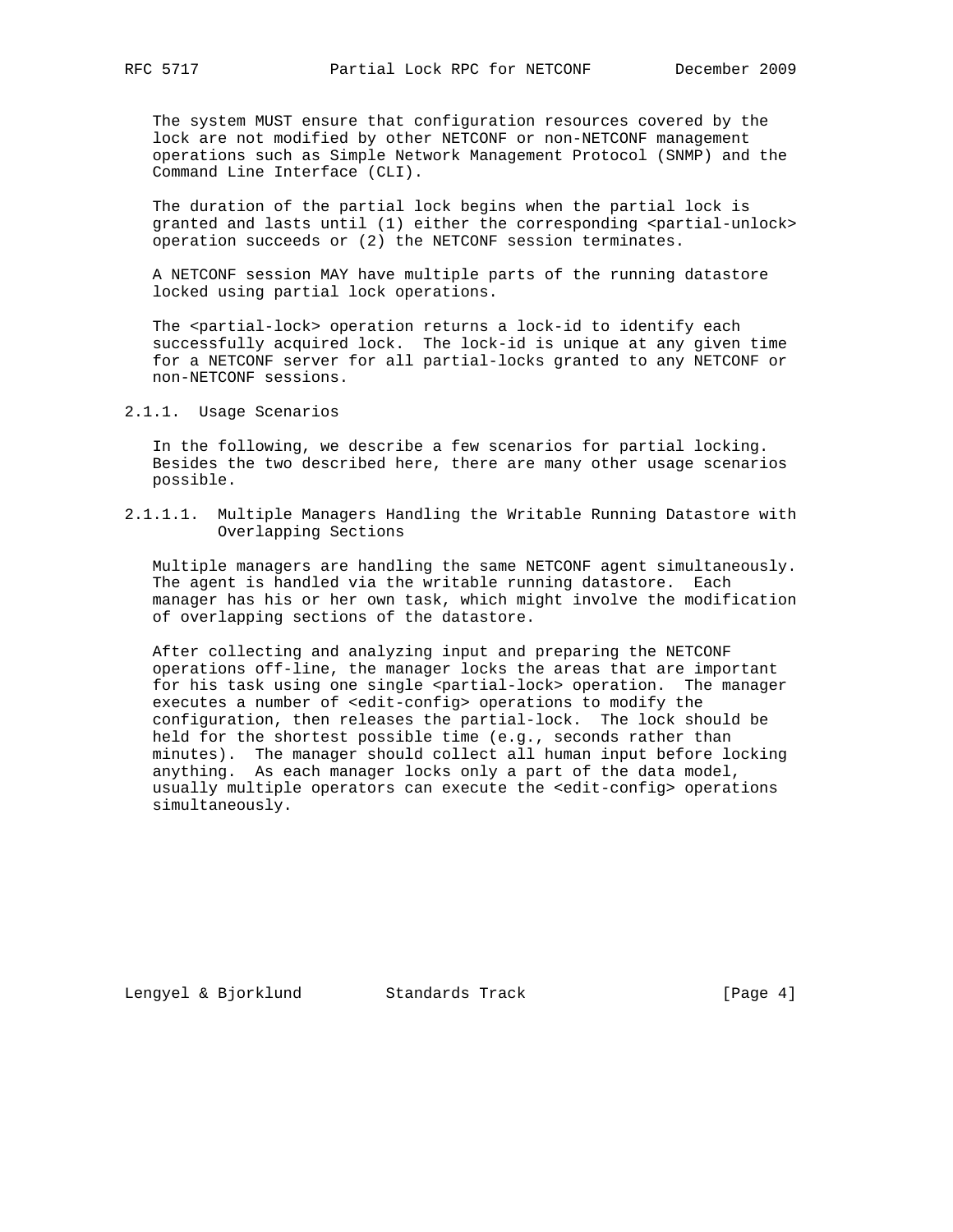2.1.1.2. Multiple Managers Handling the Writable Running Datastore, Distinct Management Areas

 Multiple managers are handling the same NETCONF agent simultaneously. The agent is handled via the writable running datastore. The agent's data model contains a number of well-defined separate areas that can be configured without impacting other areas. An example can be a server with multiple applications running on it, or a number of network elements with a common NETCONF agent for management.

 Each manager has his or her own task, which does not involve the modification of overlapping sections of the datastore.

The manager locks his area with a <partial-lock> operation, uses a number of <edit-config> commands to modify it, and later releases the lock. As each manager has his functional area assigned to him, and he locks only that area, multiple managers can edit the configuration simultaneously. Locks can be held for extended periods (e.g., minutes, hours), as this will not hinder other managers.

 This scenario assumes that the global lock operation from [NETCONF] is not used.

2.2. Dependencies

 The device MUST support restricted XPath expressions in the select element, as described in Section 2.4.1. Optionally, if the :xpath capability is also supported (as defined in [NETCONF], Section 8.9. "XPath Capability"), the device MUST also support using any XPath 1.0 expression in the select element.

2.3. Capability Identifier

urn:ietf:params:netconf:capability:partial-lock:1.0

- 2.4. New Operations
- 2.4.1. <partial-lock>

The <partial-lock> operation allows the client to lock a portion of the running datastore. The portion to lock is specified with XPath expressions in the "select" elements in the <partial-lock> operation. Each XPath expression MUST return a node set.

 When a NETCONF session holds a lock on a node, no other session or non-NETCONF mechanism of the system can change that node or any node in the hierarchy of nodes beneath it.

Lengyel & Bjorklund Standards Track [Page 5]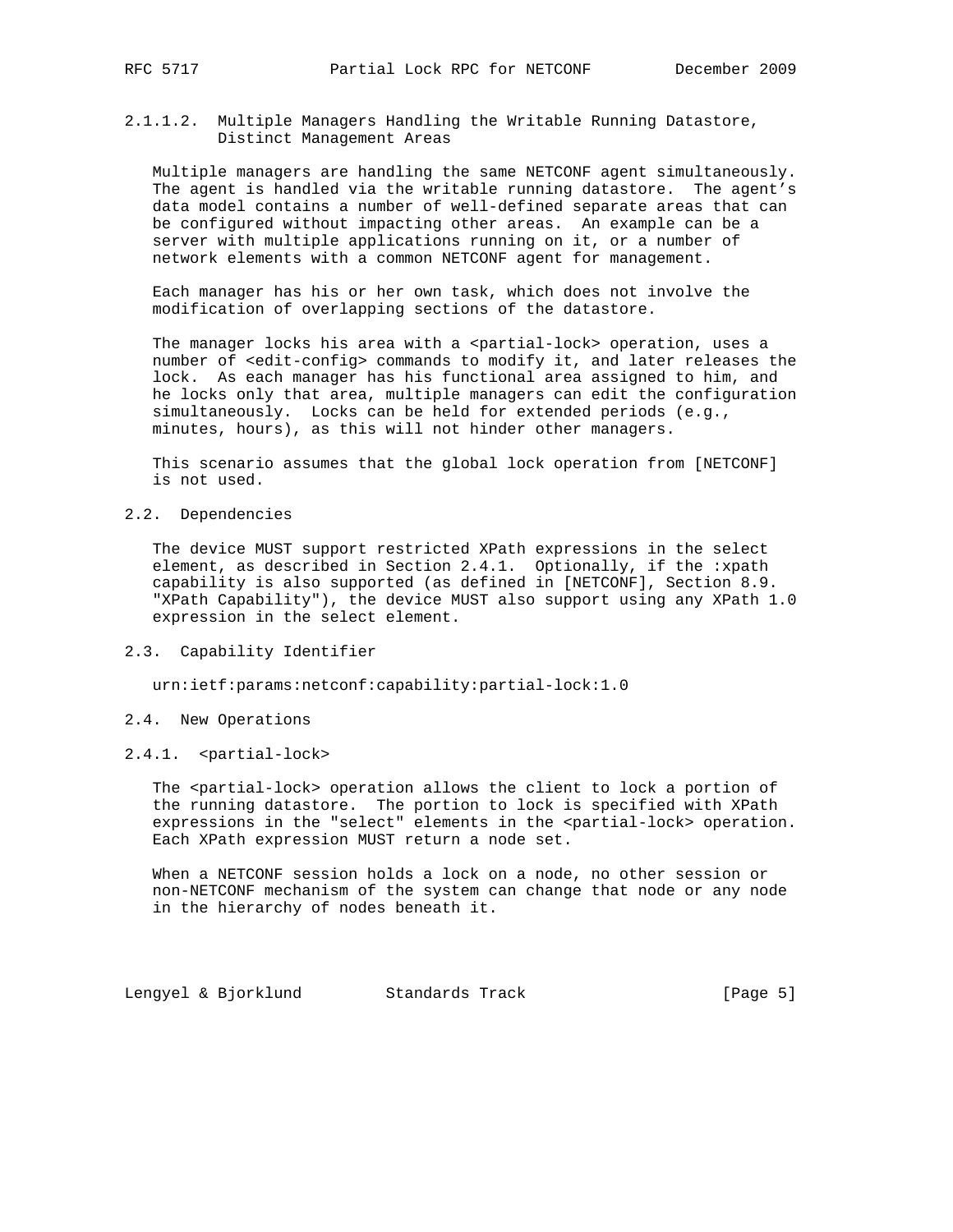Locking a node protects the node itself and the complete subtree under the node from modification by others. The set of locked nodes is called the scope of the lock, while all the locked nodes and the nodes in the subtrees under them make up the protected area.

 The XPath expressions are evaluated only once: at lock time. Thereafter, the scope of the lock is maintained as a set of nodes, i.e., the returned nodeset, and not by the XPath expression. If the configuration data is later altered in a way that would make the original XPath expressions evaluate to a different set of nodes, this does not affect the scope of the partial lock.

 Let's say the agent's data model includes a list of interface nodes. If the XPath expression in the partial-lock operation covers all interface nodes at locking, the scope of the lock will be maintained as the list of interface nodes at the time when the lock was granted. If someone later creates a new interface, this new interface will not be included in the locked-nodes list created previously so the new interface will not be locked.

 A <partial-lock> operation MUST be handled atomically by the NETCONF server. The server either locks all requested parts of the datastore or none. If during the <partial-lock> operation one of the requested parts cannot be locked, the server MUST unlock all parts that have already been locked during that operation.

 If a node in the scope of the lock is deleted by the session owning the lock, it is removed from the scope of the lock, so any other session or non-NETCONF mechanism can recreate it. If all nodes in the scope of the lock are deleted, the lock will still be present. However, its scope will become empty (since the lock will not cover any nodes).

 A NETCONF server that supports partial locking MUST be able to grant multiple simultaneous partial locks to a single NETCONF session. If the protected area of the individual locks overlap, nodes in the common area MUST be protected until all of the overlapping locks are released.

A <partial-lock> operation MUST fail if:

- o Any NETCONF session (including the current session) owns the global lock on the running datastore.
- o Any part of the area to be protected is already locked (or protected by partial locking) by another management session, including other NETCONF sessions using <partial-lock> or any other non-NETCONF management method.

Lengyel & Bjorklund Standards Track [Page 6]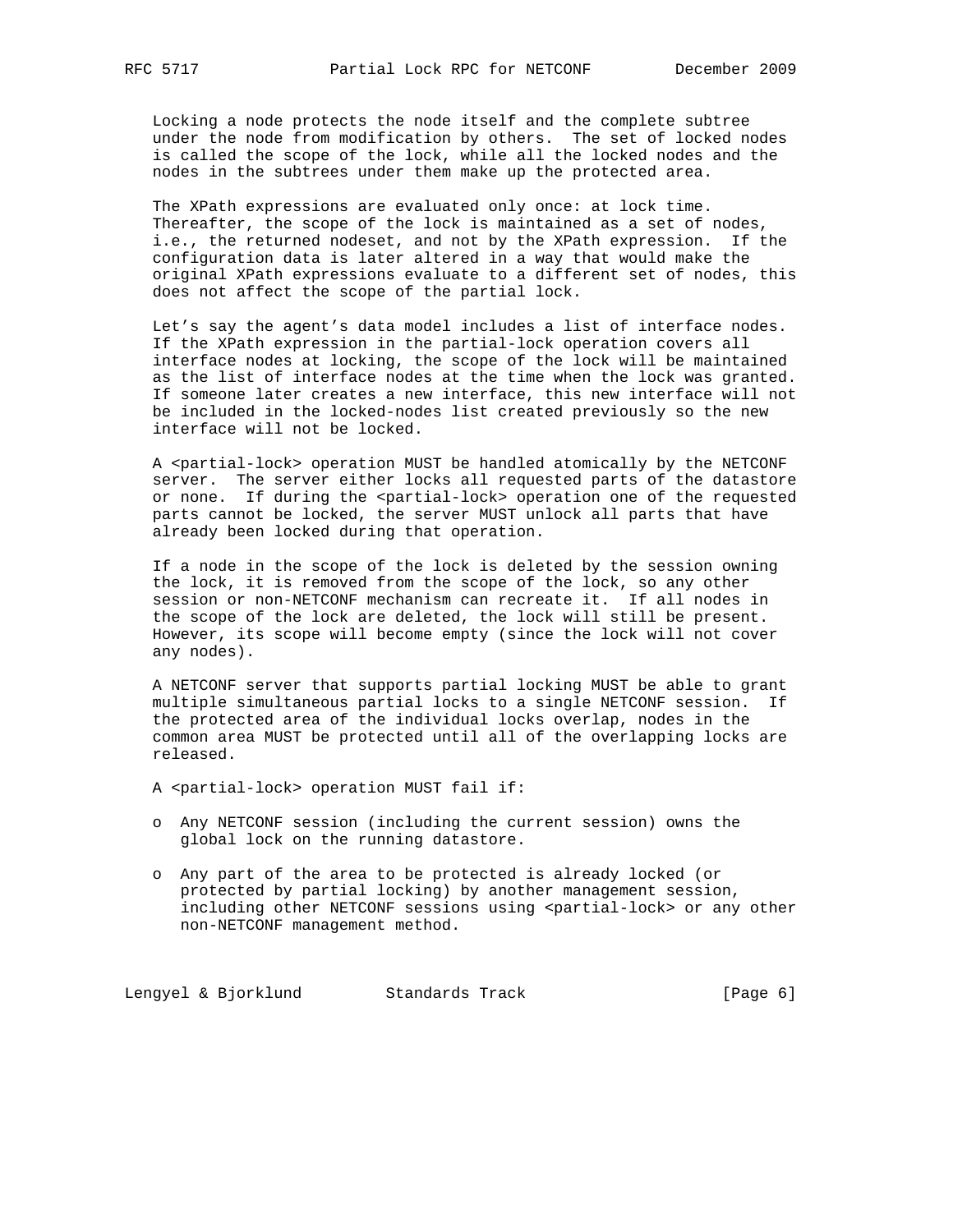- - o The requesting user is not successfully authenticated.
	- o The NETCONF server implements access control and the locking user does not have sufficient access rights. The exact handling of access rights is outside the scope of this document, but it is assumed that there is an access control system that MAY deny or allow the <partial-lock> operation.

The <partial-lock> operation is designed for simplicity, so when a partial lock is executed, you get what you asked for: a set of nodes that are locked for writing.

As a consequence, users must observe the following:

- o Locking does not affect read operations.
- o If part of the running datastore is locked, this has no effect on any unlocked parts of the datastore. If this is a problem (e.g., changes depend on data values or nodes outside the protected part of the datastore), these nodes SHOULD be included in the protected area of the lock.
- o Configuration data can be edited both inside and outside the protected area of a lock. It is the responsibility of the NETCONF client application to lock all relevant parts of the datastore that are crucial for a specific management action.

Note: The <partial-lock> operation does not modify the global <lock> operation defined in the base NETCONF protocol [NETCONF]. If part of the running datastore is already locked by <partial-lock>, then a global lock for the running datastore MUST fail even if the global lock is requested by the NETCONF session that owns the partial lock.

## 2.4.1.1. Parameters, Results, Examples

Parameters:

- select: One or more 'select' elements, each containing an XPath expression. The XPath expression is evaluated in a context where the context node is the root of the server's conceptual data model, and the set of namespace declarations are those in scope on the select element.
	- The nodes returned from the select expressions are reported in the rpc-reply message.
	- Each select expression MUST return a node set, and at least one of the node sets MUST be non-empty.

Lengyel & Bjorklund Standards Track [Page 7]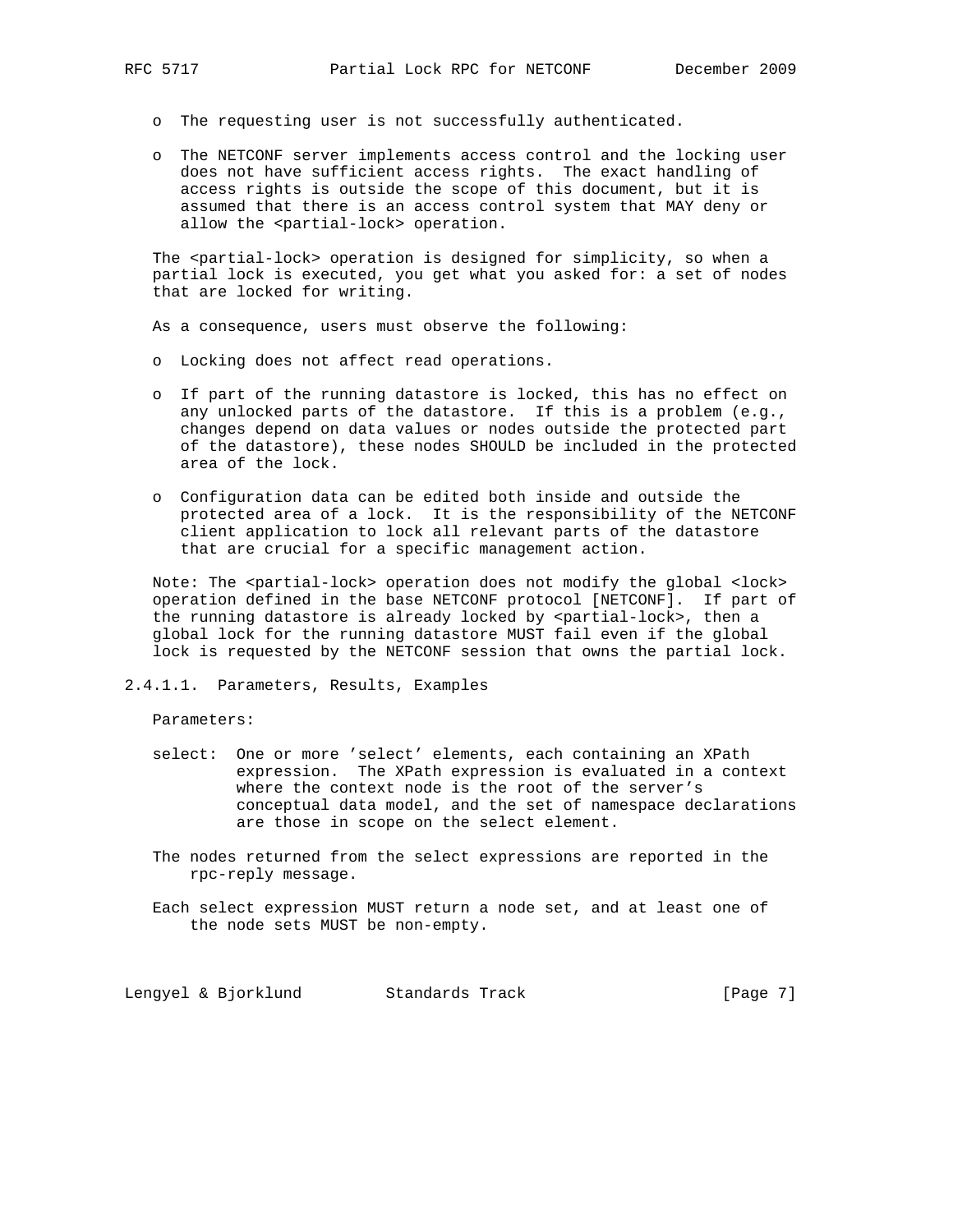If the device supports the :xpath capability, any valid XPath 1.0 expression can be used. If the device does not support the :xpath capability, the XPath expression MUST be limited to an Instance Identifier expression. An Instance Identifier is an absolute path expression in abbreviated syntax, where predicates are used only to specify values for nodes defined as keys to distinguish multiple instances.

```
 Example: Lock virtual router 1 and interface eth1
  <nc:rpc
    xmlns="urn:ietf:params:xml:ns:netconf:partial-lock:1.0"
    xmlns:nc="urn:ietf:params:xml:ns:netconf:base:1.0"
    message-id="135">
      <partial-lock>
          <select xmlns:rte="http://example.com/ns/route">
               /rte:routing/rte:virtualRouter[rte:routerName='router1']
          </select>
          <select xmlns:if="http://example.com/ns/interface">
               /if:interfaces/if:interface[if:id='eth1']
          </select>
       </partial-lock>
 $\mathord{<}\mathord{/}\mathrm{nc}{:}\mathrm{rpc}{>}$ <nc:rpc-reply
    xmlns:nc="urn:ietf:params:xml:ns:netconf:base:1.0"
    xmlns="urn:ietf:params:xml:ns:netconf:partial-lock:1.0"
    message-id="135">
      <lock-id>127</lock-id>
      <locked-node xmlns:rte="http://example.com/ns/route">
           /rte:routing/rte:virtualRouter[rte:routerName='router1']
      </locked-node>
      <locked-node xmlns:if="http://example.com/ns/interface">
          /if:interfaces/if:interface[if:id='eth1']
      </locked-node>
  </nc:rpc-reply>
```
 Note: The XML Schema in [NETCONF] has a known bug that requires the <data> XML element in a <rpc-reply>. This means that the above examples will not validate using the XML Schema found in [NETCONF].

Positive Response:

If the device was able to satisfy the request, an <rpc-reply> is sent with a <lock-id> element (lock identifier) in the <rpc-reply> element. A list of locked nodes is also returned in Instance Identifier format.

Lengyel & Bjorklund Standards Track [Page 8]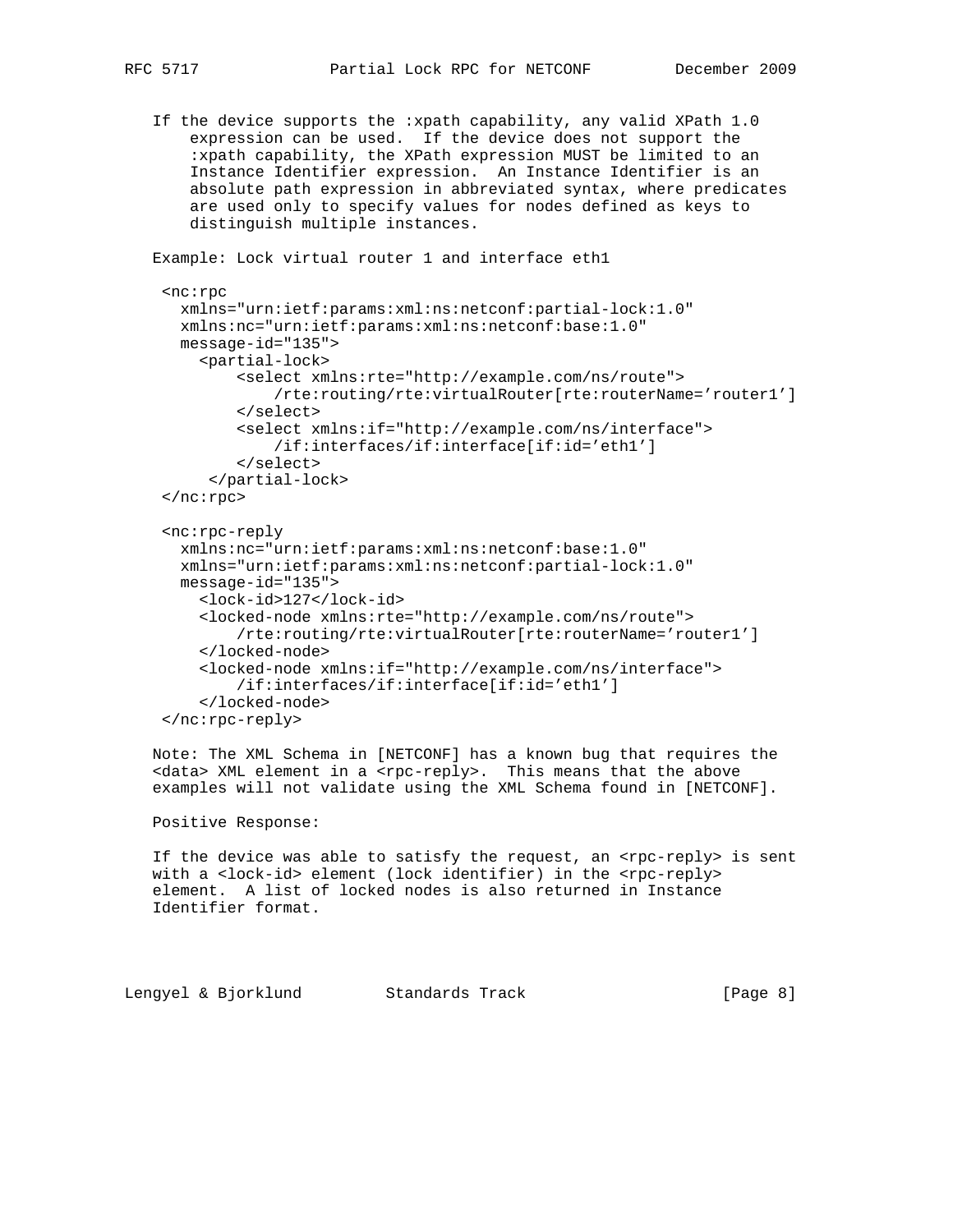Negative Response:

 If any select expression is an invalid XPath expression, the <error tag> is 'invalid-value'.

 If any select expression returns something other than a node set, the <error-tag> is 'invalid-value', and the <error-app-tag> is 'not-a node-set'.

 If all the select expressions return an empty node set, the <error tag> is 'operation-failed', and the <error-app-tag> is 'no-matches'.

 If the :xpath capability is not supported and the XPath expression is not an Instance Identifier, the <error-tag> is 'invalid-value', the <error-app-tag> is 'invalid-lock-specification'.

 If access control denies the partial lock, the <error-tag> is 'access-denied'. Access control SHOULD be checked before checking for conflicting locks to avoid giving out information about other sessions to an unauthorized client.

 If a lock is already held by another session on any node within the subtrees to be locked, the <error-tag> element is 'lock-denied' and the <error-info> element includes the <session-id> of the lock owner. If the lock is held by a non-NETCONF session, a <session-id> of 0 (zero) SHOULD be included. The same error response is returned if the requesting session already holds the (global) lock for the running datastore.

If needed, the returned session-id may be used to <kill-session> the NETCONF session holding the lock.

2.4.1.2. Deadlock Avoidance

 As with most locking systems, it is possible that two management sessions trying to lock different parts of the configuration could become deadlocked. To avoid this situation, clients SHOULD lock everything they need in one operation. If locking fails, the client MUST back-off, release any previously acquired locks, and SHOULD retry the procedure after waiting some randomized time interval.

Lengyel & Bjorklund Standards Track [Page 9]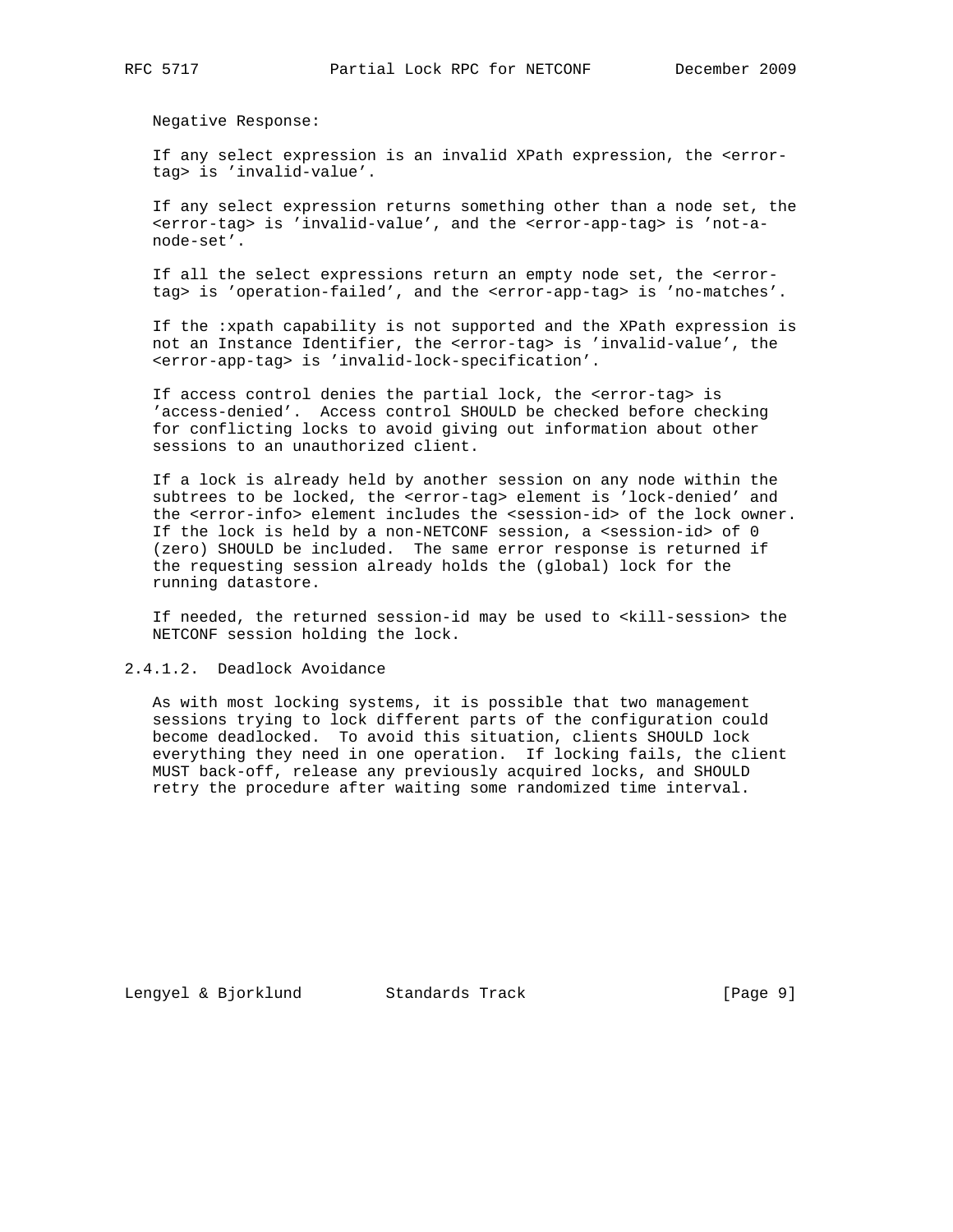# 2.4.2. <partial-unlock>

 The operation unlocks the parts of the running datastore that were previously locked using <partial-lock> during the same session. The operation unlocks the parts that are covered by the lock identified by the lock-id parameter. In case of multiple potentially overlapping locks, only the lock identified by the lock-id is removed.

Parameters:

 lock-id: Identity of the lock to be unlocked. This lock-id MUST have been received as a response to a lock request by the manager during the current session, and MUST NOT have been sent in a previous unlock request.

Example: Unlock a previously created lock

```
 <nc:rpc xmlns="urn:ietf:params:xml:ns:netconf:partial-lock:1.0"
  xmlns:nc="urn:ietf:params:xml:ns:netconf:base:1.0"
  message-id="136">
    <partial-unlock>
       <lock-id>127</lock-id>
     </partial-unlock>
 </nc:rpc>
```
Positive Response:

If the device was able to satisfy the request, an <rpc-reply> is sent that contains an <ok> element. A positive response MUST be sent even if all of the locked parts of the datastore have already been deleted.

Negative Response:

 If the <lock-id> parameter does not identify a lock that is owned by the session, an 'invalid-value' error is returned.

2.5. Modifications to Existing Operations

 A successful partial lock will cause a subsequent operation to fail if that operation attempts to modify nodes in the protected area of the lock and is executed in a NETCONF session other than the session that has been granted the lock. The <error-tag> 'in-use' and the <error-app-tag> 'locked' is returned. All operations that modify the

Lengyel & Bjorklund Standards Track [Page 10]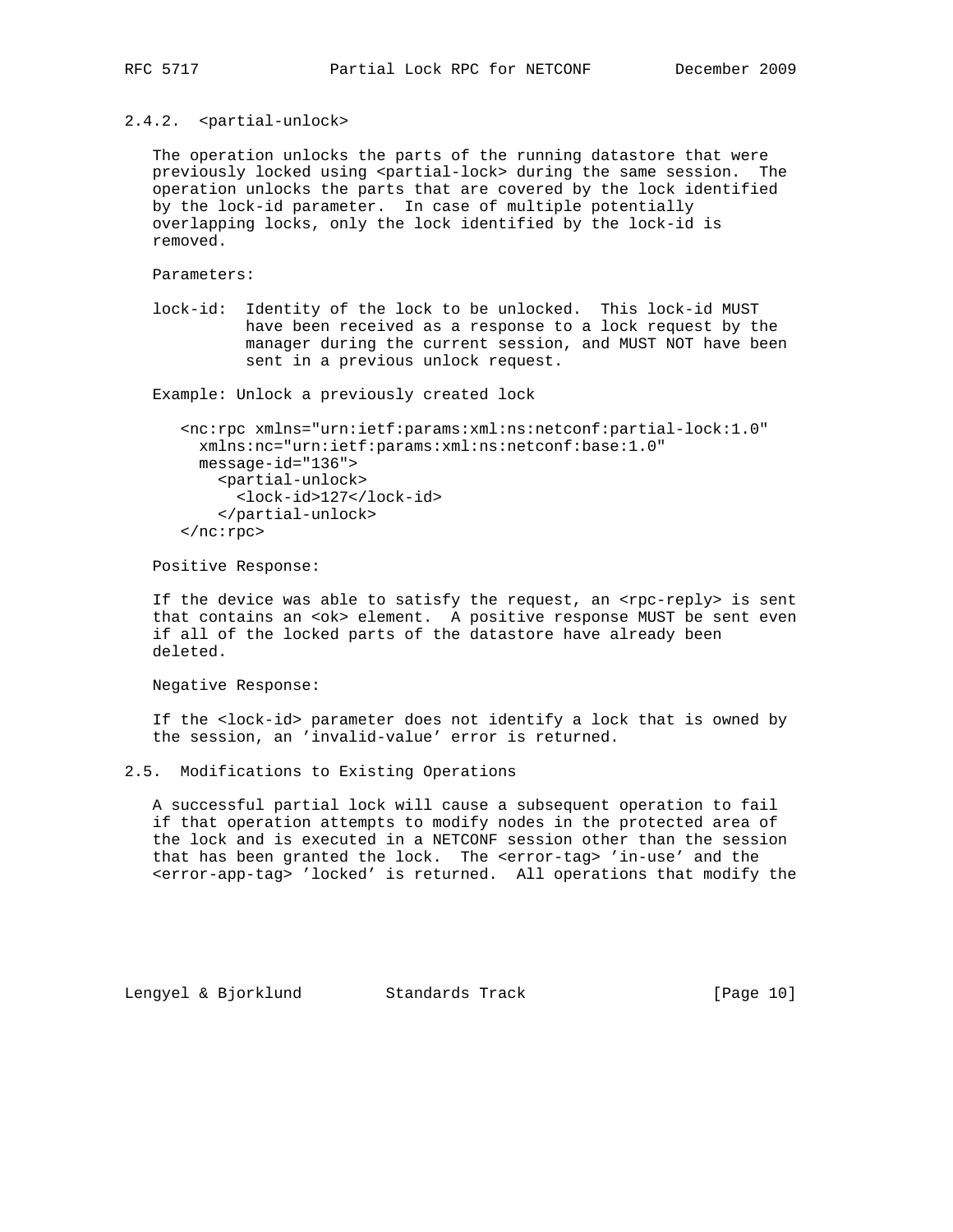running datastore are affected, including: <edit-config>, <copy config>, <delete-config>, <commit>, and <discard-changes>. If partial lock prevents <edit-config> from modifying some data, but the operation includes the continue-on-error option, modification of other parts of the datastore, which are not protected by partial locking, might still succeed.

 If the datastore contains nodes locked by partial lock, this will cause the (global) <lock> operation to fail. The <error-tag> element 'lock-denied' and an <error-info> element including the <session-id> of the lock owner will be returned. If the lock is held by a non- NETCONF session, a <session-id> of 0 (zero) is returned.

 All of these operations are affected only if they are targeting the running datastore.

- 2.6. Interactions with Other Capabilities
- 2.6.1. Candidate Configuration Capability

The candidate datastore cannot be locked using the <partial-lock> operation.

2.6.2. Confirmed Commit Capability

If:

- o a partial lock is requested for the running datastore, and
- o the NETCONF server implements the :confirmed-commit capability, and
- o there was a recent confirmed <commit> operation where the confirming <commit> operation has not been received

 then the lock MUST be denied, because if the confirmation does not arrive, the running datastore MUST be rolled back to its state before the commit. The NETCONF server might therefore need to modify the configuration.

 In this case, the <error-tag> 'in-use' and the <error-app-tag> 'outstanding-confirmed-commit' is returned.

2.6.3. Distinct Startup Capability

The startup datastore cannot be locked using the <partial-lock> operation.

Lengyel & Bjorklund Standards Track [Page 11]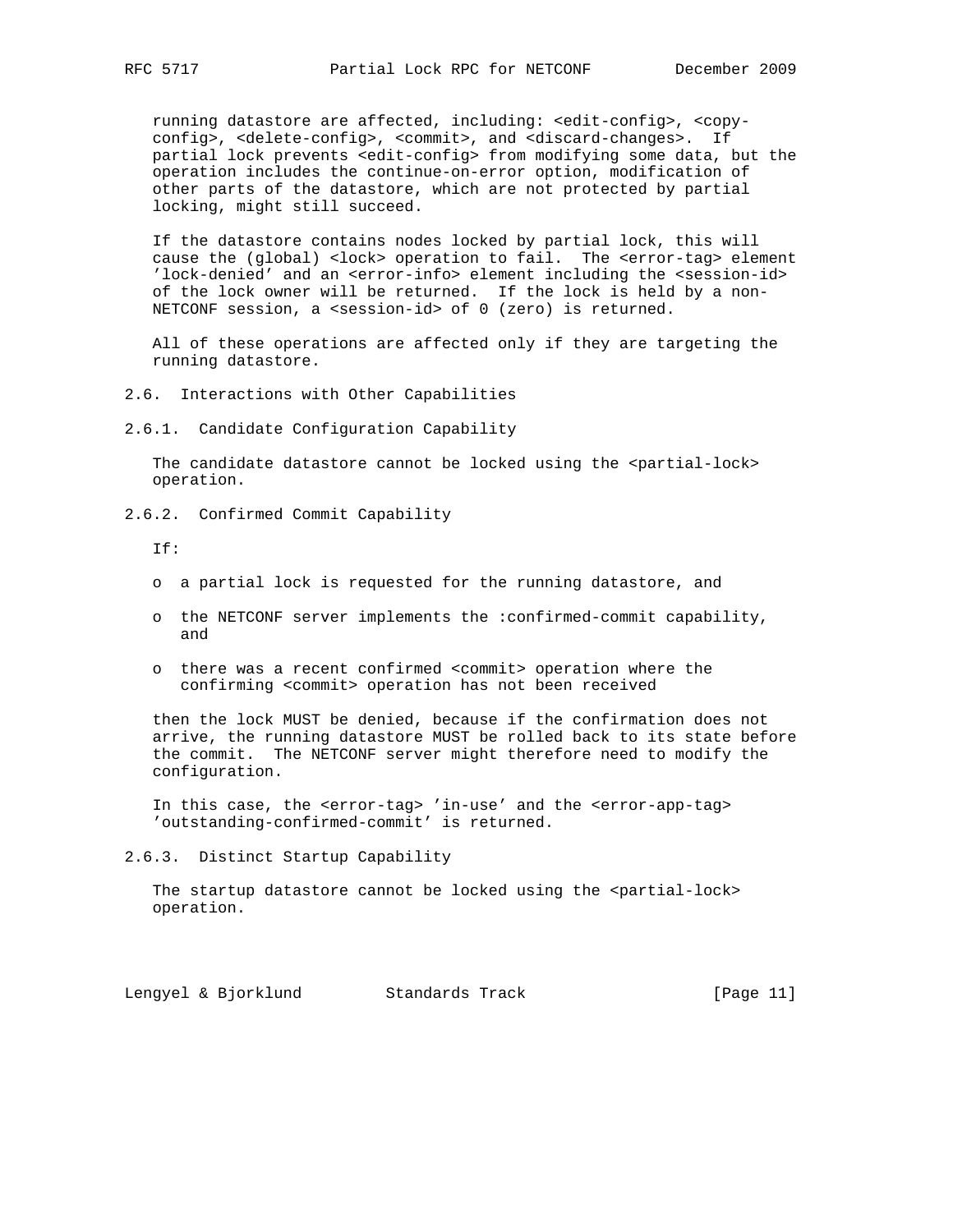#### 3. Security Considerations

 The same considerations are relevant as for the base NETCONF protocol [NETCONF]. <partial-lock> and <partial-unlock> RPCs MUST only be allowed for an authenticated user. <partial-lock> and <partial unlock> RPCs SHOULD only be allowed for an authorized user. However, as NETCONF access control is not standardized and not a mandatory part of a NETCONF implementation, it is strongly recommended, but OPTIONAL (although nearly all implementations include some kind of access control).

 A lock (either a partial lock or a global lock) might prevent other users from configuring the system. The following mechanisms are in place to prevent the misuse of this possibility:

 A user, that is not successfully authenticated, MUST NOT be granted a partial lock.

Only an authorized user SHOULD be able to request a partial lock.

 The partial lock is automatically released when a session is terminated regardless of how the session ends.

 The <kill-session> operation makes it possible to terminate other users' sessions.

 The NETCONF server MAY log partial lock requests in an audit trail.

 A lock that is hung for some reason (e.g., a broken TCP connection that the server has not yet recognized) can be released using another NETCONF session by explicitly killing the session owning that lock using the <kill-session> operation.

 Partial locking is not an authorization mechanism; it SHOULD NOT be used to provide security or access control. Partial locking SHOULD only be used as a mechanism for providing consistency when multiple managers are trying to configure the node. It is vital that users easily understand the exact scope of a lock. This is why the scope is determined when granting a lock and is not modified thereafter.

### 4. IANA Considerations

 This document registers one capability identifier URN from the "Network Configuration Protocol (NETCONF) Capability URNs" registry, and one URI for the NETCONF XML namespace in the "IETF XML registry" [RFC3688]. Note that the capability URN is compliant to [NETCONF], Section 10.3.

Lengyel & Bjorklund Standards Track [Page 12]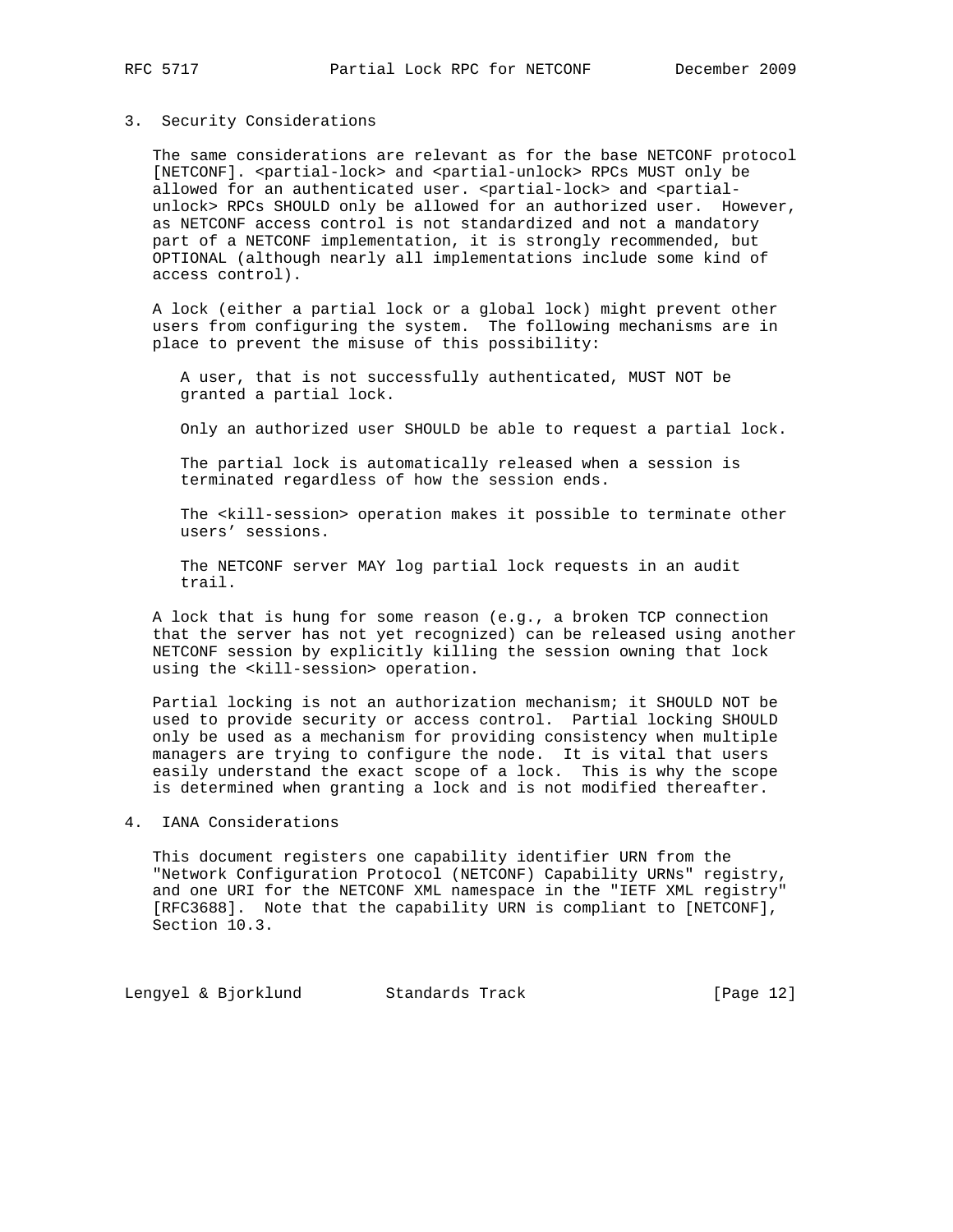Index Capability Identifier ------------- --------------------------------------------------- :partial-lock urn:ietf:params:netconf:capability:partial-lock:1.0

URI: urn:ietf:params:xml:ns:netconf:partial-lock:1.0

Registrant Contact: The IESG.

XML: N/A, the requested URI is an XML namespace.

5. Acknowledgements

 Thanks to Andy Bierman, Sharon Chisholm, Phil Shafer, David Harrington, Mehmet Ersue, Wes Hardaker, Juergen Schoenwaelder, Washam Fan, and many other members of the NETCONF WG for providing important input to this document.

- 6. References
- 6.1. Normative References
	- [NETCONF] Enns, R., "NETCONF Configuration Protocol", RFC 4741, December 2006.
	- [RFC2119] Bradner, S., "Key words for use in RFCs to Indicate Requirement Levels", BCP 14, RFC 2119, March 1997.
	- [RFC3688] Mealling, M., "The IETF XML Registry", BCP 81, RFC 3688, January 2004.

6.2. Informative References

 [YANG] Bjorklund, M., "YANG - A data modeling language for NETCONF", Work in Progress, December 2009.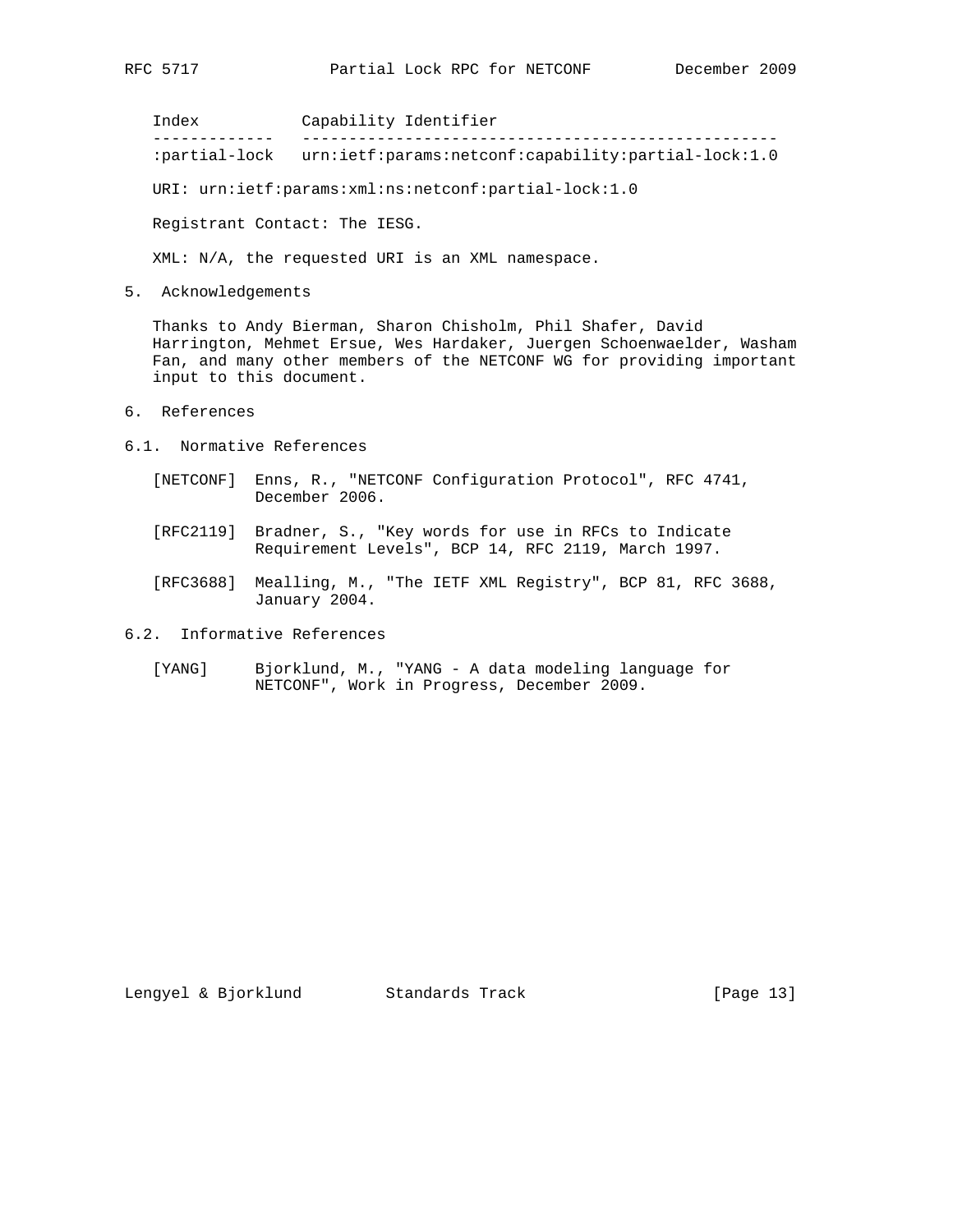Appendix A. XML Schema for Partial Locking (Normative) The following XML Schema defines the <partial-lock> and <partial unlock> operations: <CODE BEGINS> <?xml version="1.0" encoding="UTF-8"?> <xs:schema xmlns:xs="http://www.w3.org/2001/XMLSchema" xmlns="urn:ietf:params:xml:ns:netconf:partial-lock:1.0" xmlns:nc="urn:ietf:params:xml:ns:netconf:base:1.0" targetNamespace="urn:ietf:params:xml:ns:netconf:partial-lock:1.0" elementFormDefault="qualified" attributeFormDefault="unqualified"> <xs:annotation> <xs:documentation> Schema defining the partial-lock and unlock operations. organization "IETF NETCONF Working Group" contact Netconf Working Group Mailing list: netconf@ietf.org Web: http://www.ietf.org/html.charters/netconf-charter.html Balazs Lengyel balazs.lengyel@ericsson.com revision 2009-10-19 description Initial version, published as RFC 5717. </xs:documentation> </xs:annotation> <xs:import namespace="urn:ietf:params:xml:ns:netconf:base:1.0" schemaLocation="urn:ietf:params:xml:ns:netconf:base:1.0"/> <xs:simpleType name="lock-id-type"> <xs:annotation> <xs:documentation> A number identifying a specific partial-lock granted to a session. It is allocated by the system, and SHOULD be used in the unlock operation. </xs:documentation> </xs:annotation> <xs:restriction base="xs:unsignedInt"/> </xs:simpleType>

Lengyel & Bjorklund Standards Track [Page 14]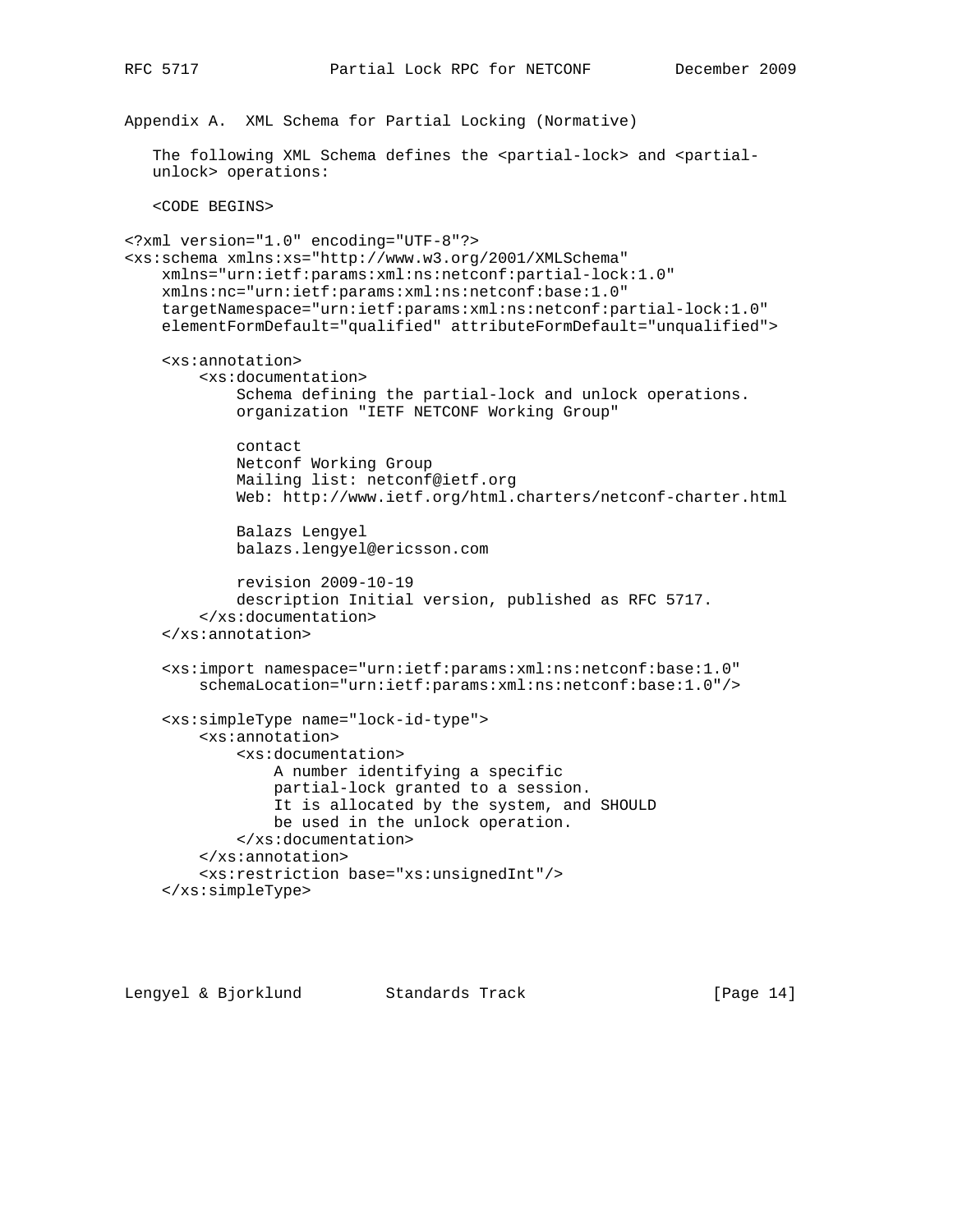```
 <xs:complexType name="partialLockType">
     <xs:annotation>
         <xs:documentation>
             A NETCONF operation that locks parts of
               the running datastore.
         </xs:documentation>
     </xs:annotation>
     <xs:complexContent>
         <xs:extension base="nc:rpcOperationType">
             <xs:sequence>
                 <xs:element name="select" type="xs:string"
                     maxOccurs="unbounded">
                      <xs:annotation>
                        <xs:documentation>
                          XPath expression that specifies the scope
                          of the lock. An Instance Identifier
                          expression must be used unless the :xpath
                          capability is supported in which case any
                          XPath 1.0 expression is allowed.
                        </xs:documentation>
                      </xs:annotation>
                 </xs:element>
             </xs:sequence>
         </xs:extension>
     </xs:complexContent>
 </xs:complexType>
 <xs:complexType name="partialUnLockType">
     <xs:annotation>
         <xs:documentation>
             A NETCONF operation that releases a previously acquired
             partial-lock.
         </xs:documentation>
     </xs:annotation>
     <xs:complexContent>
         <xs:extension base="nc:rpcOperationType">
             <xs:sequence>
                 <xs:element name="lock-id" type="lock-id-type">
                      <xs:annotation>
                        <xs:documentation>
                          Identifies the lock to be released. MUST
                          be the value received in the response to
                          the partial-lock operation.
                        </xs:documentation>
                      </xs:annotation>
                 </xs:element>
             </xs:sequence>
         </xs:extension>
```
Lengyel & Bjorklund Standards Track [Page 15]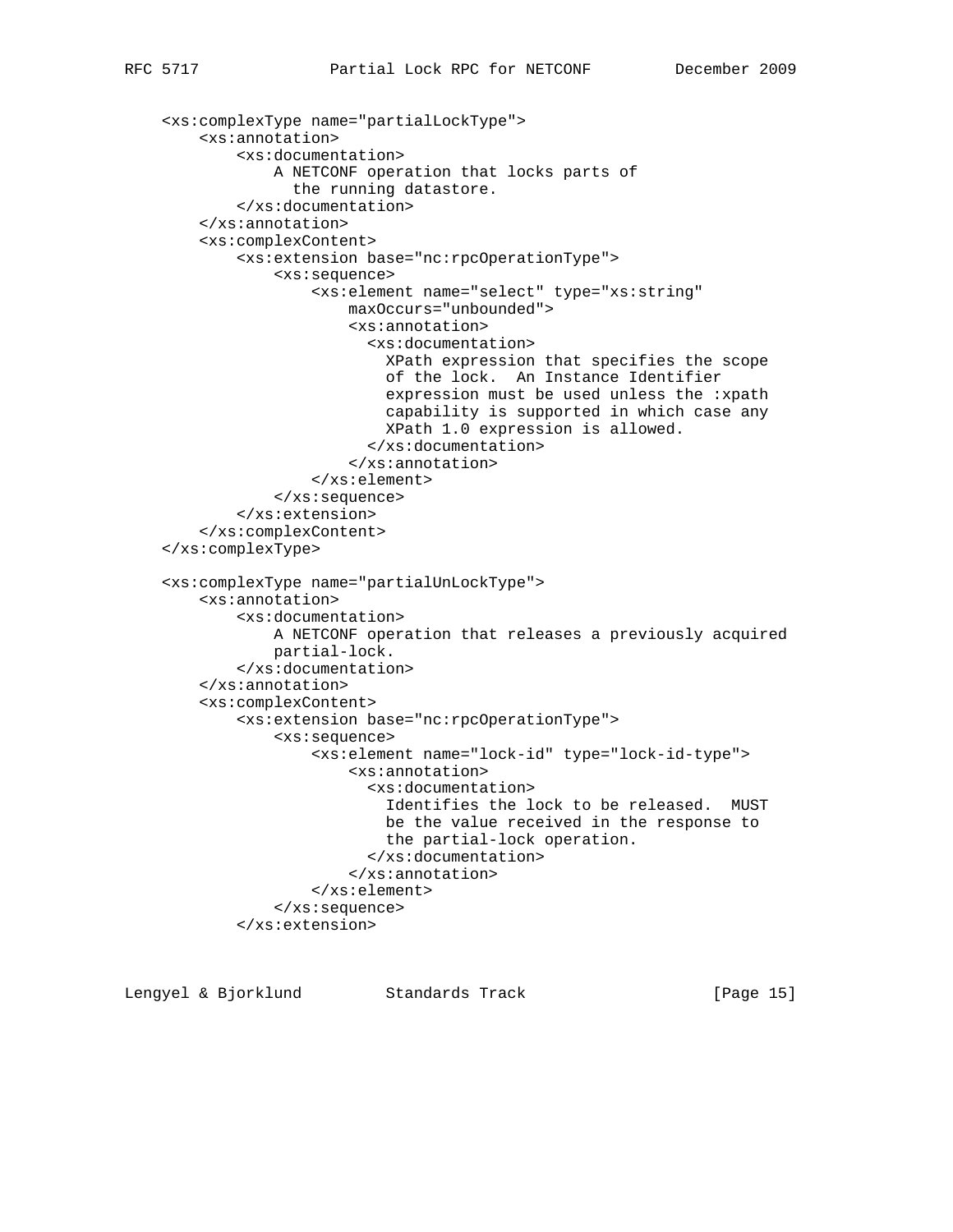```
 </xs:complexContent>
     </xs:complexType>
     <!-- <partial-lock> operation -->
     <xs:element name="partial-lock" type="partialLockType"
         substitutionGroup="nc:rpcOperation"/>
     <!-- <partial-unlock> operation -->
     <xs:element name="partial-unlock" type="partialUnLockType"
         substitutionGroup="nc:rpcOperation"/>
     <!-- reply to <partial-lock> -->
     <xs:complexType name="contentPartInPartialLockReplyType">
         <xs:annotation>
             <xs:documentation>
                 The content of the reply to a successful
                 partial-lock request MUST conform to this complex type.
             </xs:documentation>
         </xs:annotation>
         <xs:sequence>
             <xs:element name="lock-id" type="lock-id-type">
               <xs:annotation>
                 <xs:documentation>
                   Identifies the lock to be released. Must be the value
                   received in the response to a partial-lock operation.
                 </xs:documentation>
               </xs:annotation>
             </xs:element>
             <xs:element name="locked-node" type="xs:string"
                 maxOccurs="unbounded">
                 <xs:annotation>
                     <xs:documentation>
                          List of locked nodes in the running datastore.
                      </xs:documentation>
                 </xs:annotation>
             </xs:element>
         </xs:sequence>
     </xs:complexType>
</xs:schema>
```

```
 <CODE ENDS>
```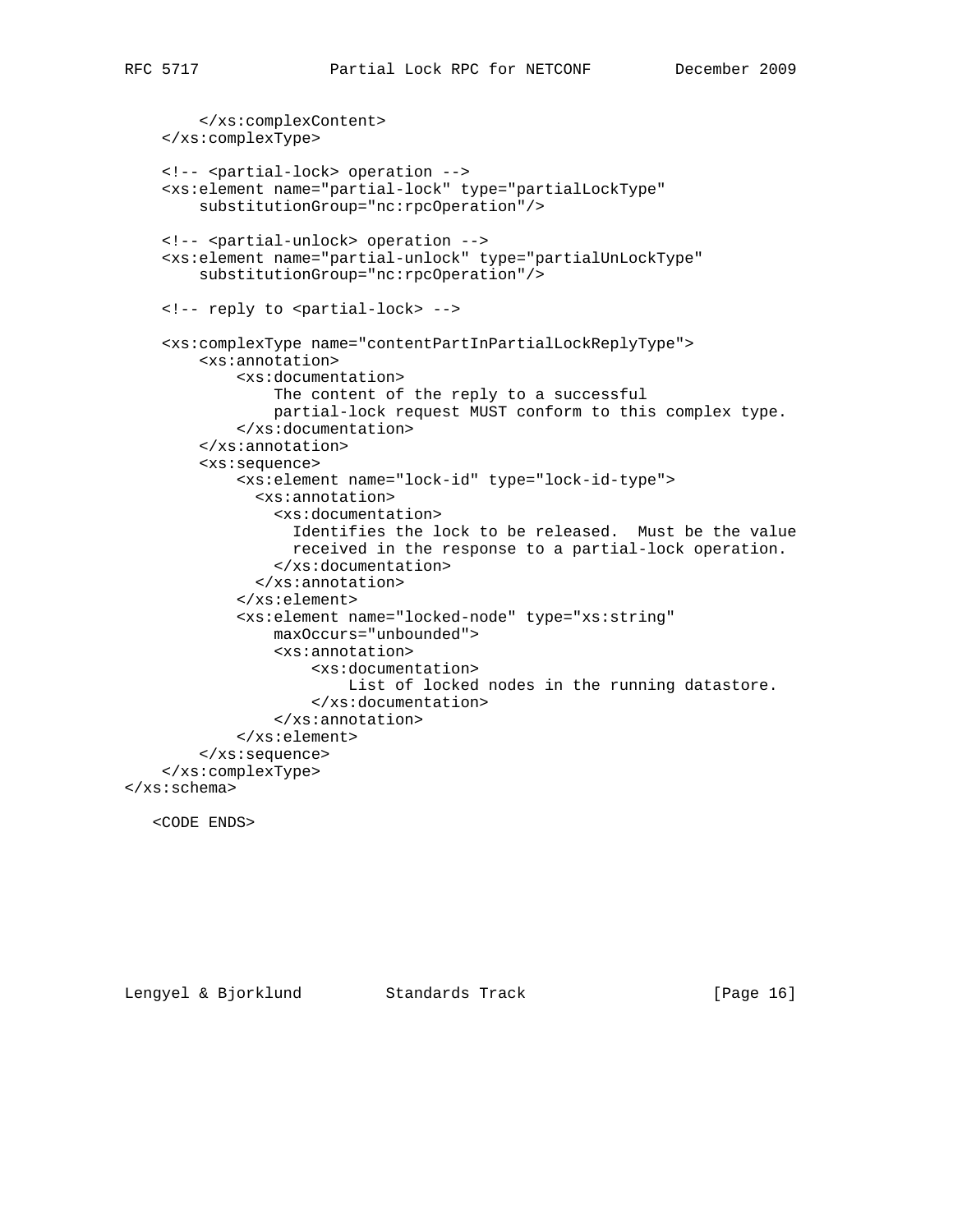```
Appendix B. YANG Module for Partial Locking (Non-Normative)
   The following YANG module defines the <partial-lock> and <partial-
    unlock> operations. The YANG language is defined in [YANG].
    <CODE BEGINS>
module ietf-netconf-partial-lock {
   namespace urn:ietf:params:xml:ns:netconf:partial-lock:1.0;
  prefix pl;
   organization "IETF Network Configuration (netconf) Working Group";
   contact
    "Netconf Working Group
     Mailing list: netconf@ietf.org
     Web: http://www.ietf.org/html.charters/netconf-charter.html
     Balazs Lengyel
     Ericsson
     balazs.lengyel@ericsson.com";
   description
   "This YANG module defines the <partial-lock> and
     <partial-unlock> operations.";
   revision 2009-10-19 {
     description
      "Initial version, published as RFC 5717.";
   }
   typedef lock-id-type {
    type uint32;
     description
      "A number identifying a specific partial-lock granted to a session.
       It is allocated by the system, and SHOULD be used in the
       partial-unlock operation.";
   }
   rpc partial-lock {
     description
      "A NETCONF operation that locks parts of the running datastore.";
     input {
       leaf-list select {
        type string;
         min-elements 1;
         description
```
Lengyel & Bjorklund Standards Track [Page 17]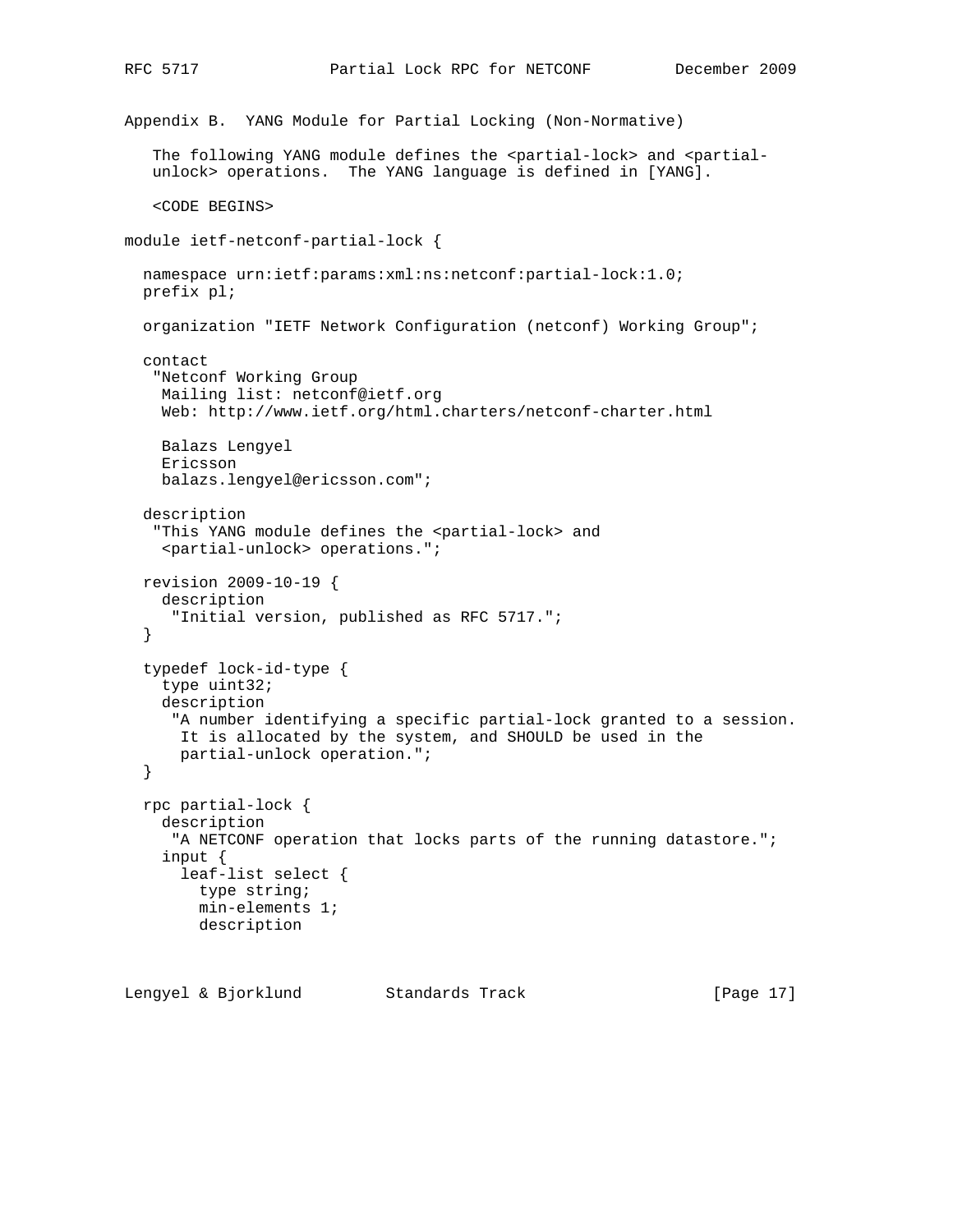```
 "XPath expression that specifies the scope of the lock.
          An Instance Identifier expression MUST be used unless the
           :xpath capability is supported, in which case any XPath 1.0
           expression is allowed.";
       }
     }
    output {
      leaf lock-id {
        type lock-id-type;
        description
         "Identifies the lock, if granted. The lock-id SHOULD be
          used in the partial-unlock rpc.";
       }
      leaf-list locked-node {
        type instance-identifier;
        min-elements 1;
        description
         "List of locked nodes in the running datastore";
      }
    }
  }
  rpc partial-unlock {
    description
      "A NETCONF operation that releases a previously acquired
      partial-lock.";
 input {
 leaf lock-id {
        type lock-id-type;
        description
         "Identifies the lock to be released. MUST be the value
          received in the response to a partial-lock operation.";
      }
    }
  }
   <CODE ENDS>
```
}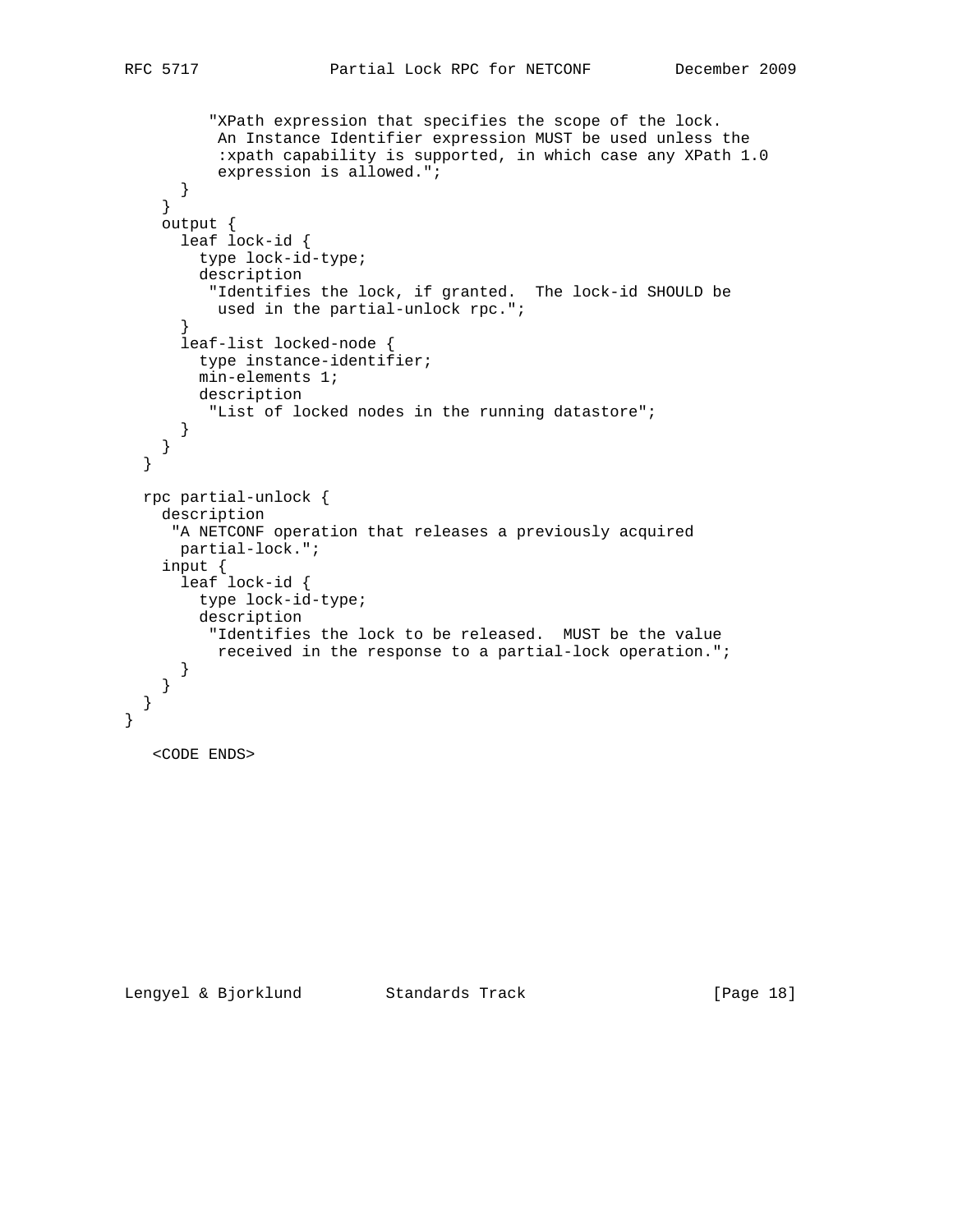Appendix C. Usage Example - Reserving Nodes for Future Editing (Non-Normative)

 Partial lock cannot be used to lock non-existent nodes, which would effectively attempt to reserve them for future use. To guarantee that a node cannot be created by some other session, the parent node should be locked, the top-level node of the new subtree created, and then locked with another <partial-lock> operation. After this, the lock on the parent node should be removed.

In this section, an example illustrating the above is given.

We want to create <user> Joe under <users>, and start editing it. Editing might take a number of minutes. We want to immediately lock Joe so no one will touch it before we are finished with the editing.

 We also want to minimize locking other parts of the running datastore as multiple managers might be adding users near simultaneously.

First, we check what users are already defined.

Step 1 - Read existing users

```
 <rpc message-id="101"
     xmlns="urn:ietf:params:xml:ns:netconf:base:1.0">
   <get-config>
     <source>
       <running/>
     </source>
     <filter type="subtree">
       <top xmlns="http://example.com/users">
         <users/>
       </top>
     </filter>
   </get-config>
\langle / rpc
```
The NETCONF server sends the following reply.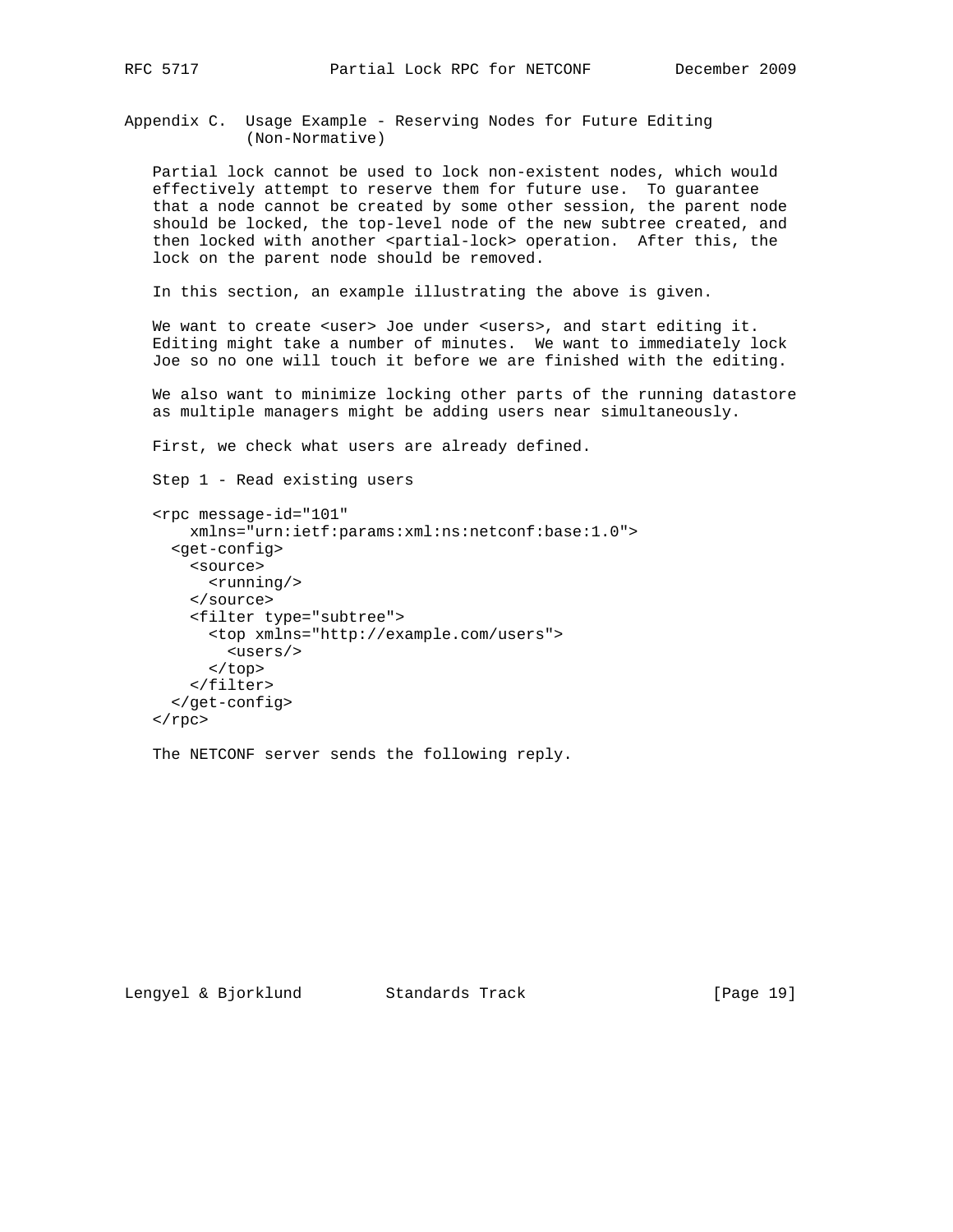```
 Step 2 - Receiving existing data
 <rpc-reply message-id="101"
      xmlns="urn:ietf:params:xml:ns:netconf:base:1.0">
   <data>
     <top xmlns="http://example.com/users">
       <users>
         <user>
           <name>fred</name>
```
<phone>8327</phone>

```
 </user>
        </users>
     </top>
   </data>
 </rpc-reply>
```
 We want to add the new user Joe and immediately lock him using partial locking. The way to do this, is to first lock all <user> nodes by locking the <users> node.

 Note that if we would lock all the <user> nodes using the select expression '/usr:top/usr:users/usr:user'; this would not lock the new user Joe, which we will create after locking. So we rather have to lock the <users> node.

```
 Step 3 - Lock users
 <nc:rpc
  xmlns:nc="urn:ietf:params:xml:ns:netconf:base:1.0"
  xmlns="urn:ietf:params:xml:ns:netconf:partial-lock:1.0"
       message-id="102">
   <partial-lock>
     <select xmlns:usr="http://example.com/users">
       /usr:top/usr:users
     </select>
   </partial-lock>
 </nc:rpc>
```
 The NETCONF server grants the partial lock. The scope of the lock includes only the <users> node. The lock protects the <users> node and all <user> nodes below it from modification (by other sessions).

Lengyel & Bjorklund Standards Track [Page 20]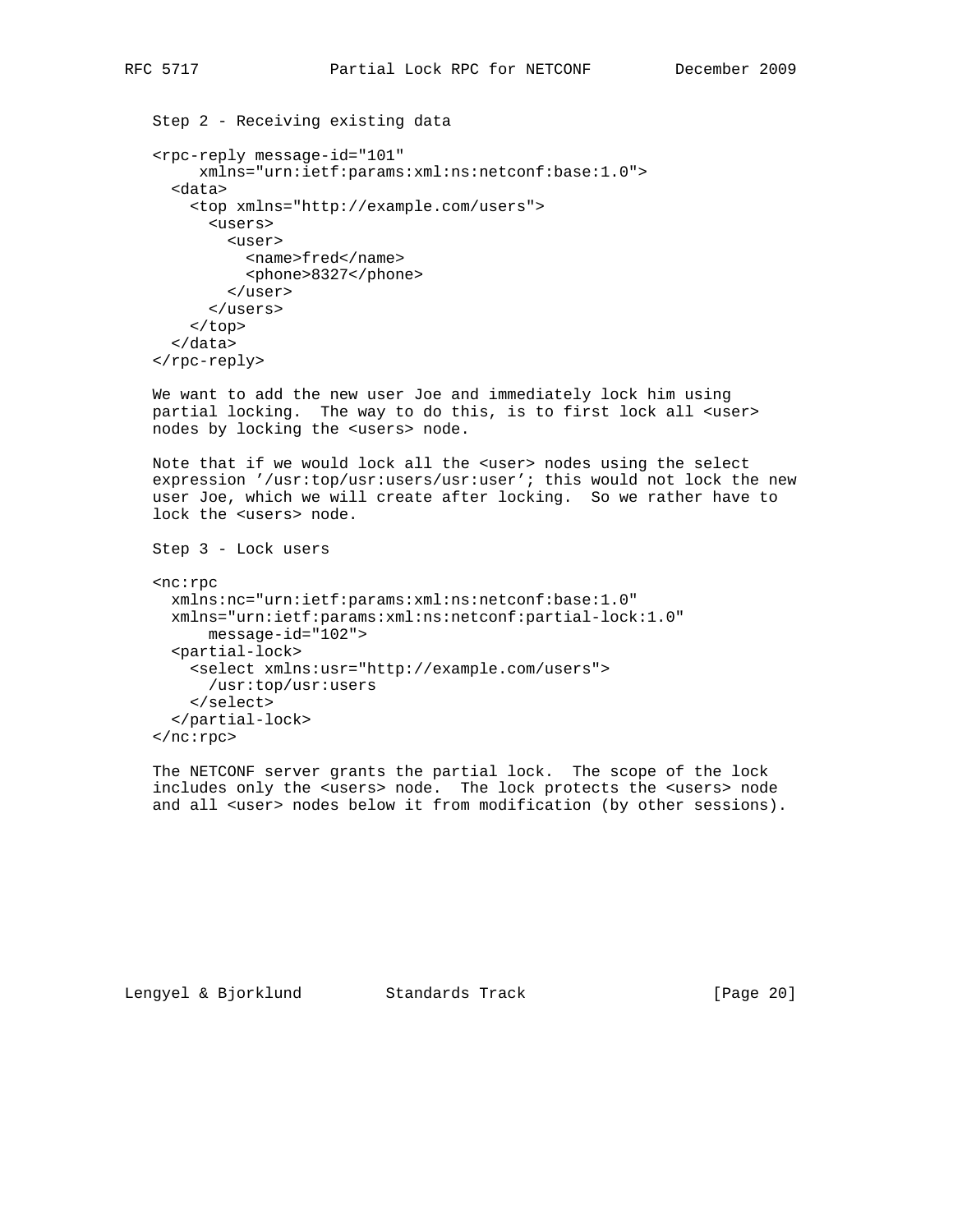```
 Step 4 - Receive lock
 <nc:rpc-reply
  xmlns:nc="urn:ietf:params:xml:ns:netconf:base:1.0"
   xmlns="urn:ietf:params:xml:ns:netconf:partial-lock:1.0"
  message-id="102">
     <lock-id>1</lock-id>
     <locked-node xmlns:usr="http://example.com/users">
         /usr:top/usr:users
     </locked-node>
 </nc:rpc-reply>
 Next we create user Joe. Joe is protected by the lock received
 above, as it is under the subtree rooted at the <users> node.
 Step 5 - Create user Joe
 <rpc message-id="103"
      xmlns="urn:ietf:params:xml:ns:netconf:base:1.0">
   <edit-config>
     <target>
       <running/>
     </target>
     <config>
       <top xmlns:usr="http://example.com/users">
         <users>
           <user>
             <name>Joe</name>
           </user>
         </users>
       </top>
     </config>
   </edit-config>
\langle rpc>
We receive a positive reply to the <edit-config> (not shown). Next
 we request a lock, that locks only <user> Joe, and release the lock
 on the <users> node. This will allow other managers to create
```
Lengyel & Bjorklund Standards Track [Page 21]

additional new users.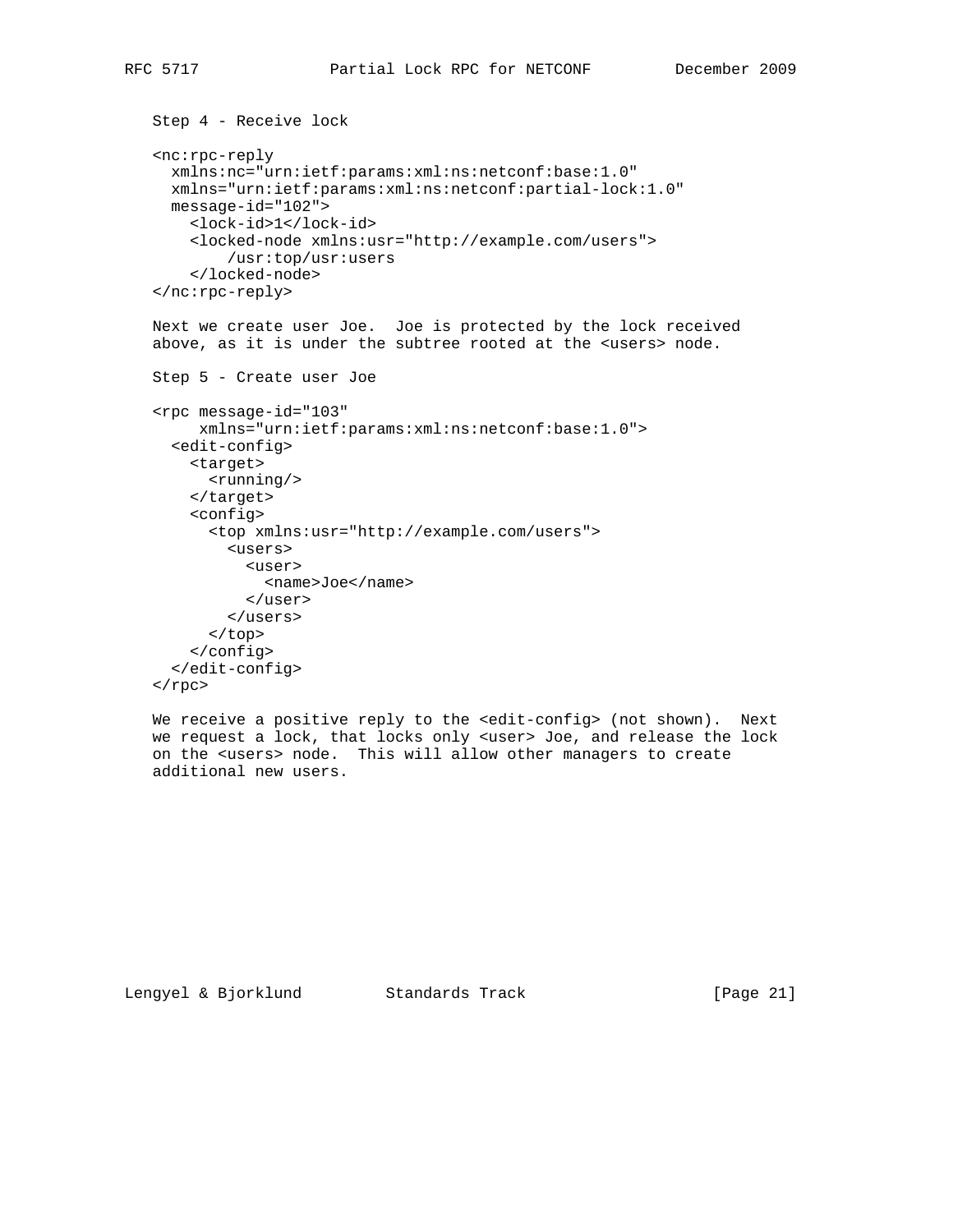```
 <nc:rpc
  xmlns:nc="urn:ietf:params:xml:ns:netconf:base:1.0"
  xmlns="urn:ietf:params:xml:ns:netconf:partial-lock:1.0"
       message-id="104">
   <partial-lock>
     <select xmlns:usr="http://example.com/users">
       /usr:top/usr:users/user[usr:name="Joe"]"
     </select>
   </partial-lock>
 </nc:rpc>
```
 The NETCONF server grants the partial lock. The scope of this second lock includes only the <user> node with name Joe. The lock protects all data below this particular <user> node.

```
 Step 7 - Receive lock
```
Step 6 - Lock user Joe

```
 <nc:rpc-reply
  xmlns:nc="urn:ietf:params:xml:ns:netconf:base:1.0"
  xmlns="urn:ietf:params:xml:ns:netconf:partial-lock:1.0"
  message-id="104">
     <lock-id>2</lock-id>
     <locked-node xmlns:usr="http://example.com/users">
         /usr:top/usr:users/user[usr:name="Joe"]"
     </locked-node>
 </nc:rpc-reply>
```
The scope of the second lock is the <user> node Joe. It protects this <user> node and any data below it (e.g., phone number). At this point of time, these nodes are protected both by the first and second lock. Next, we unlock the other <user>s and the <users> node, to allow other managers to work on them. We still keep the second lock, so the <user> node Joe and the subtree below is still protected.

```
 Step 8 - Release lock on <users>
```

```
 <nc:rpc xmlns="urn:ietf:params:xml:ns:netconf:partial-lock:1.0"
    xmlns:nc="urn:ietf:params:xml:ns:netconf:base:1.0"
    message-id="105">
  <partial-unlock>
    <lock-id>1</lock-id>
   </partial-unlock>
 </nc:rpc>
```

```
Lengyel & Bjorklund Standards Track [Page 22]
```